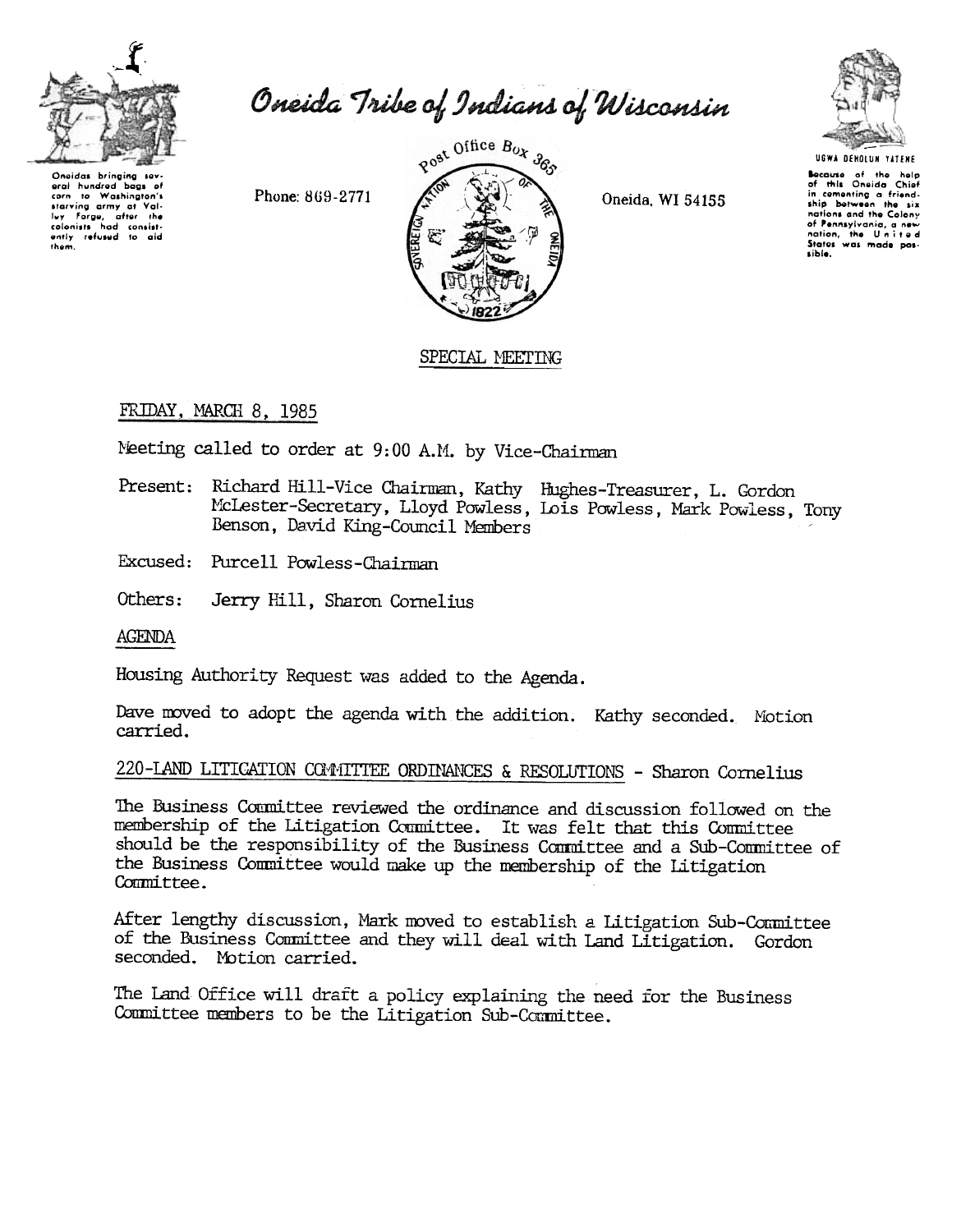() Oneida Tribe of Indians of Wisconsin Special Meeting - March 8, 1985 Page 2

### LEGISLATIVELY APPOINTED COMMITTEE REMOVAL ORDINANCE AND RESOLUTION  $#3-8-85-A$

This ordinance implements a consistent procedure that addresses removal in all Oneida Tribal legislatively appointed comnittees.

Lois moved to adopt Resolution  $#3-8-85-A$  and the Ordinance. Kathy seconded,

Nark moved to amend the motion and add:

"and other bodies appointed by the Business Committee"

Kathy seconded the amendment.

Vote on amendment carried. Vote on the main motion carried.

#### POLICY DEALING WITH THE MEDIA - Gordon McLester

The Business Comnittee had asked for a definition of Media. For the purpose of these guidelines, the word Media is defined as any newspaper, magazine, radio, television or cable television outlet. It does not include any Tribal publication or Tribal representative as long as they are not employed by ar.y of the above.

Kathy moved to approve the Policy Dealing With the Media, and Gordon would be the representative. Dave seconded.

Discussion followed as to whether the Chairman should be the representative

Dave moved to table until Tuesday, March 12, 1985. Lois seconded. Motion carried.

#### MISS ONEIDA TRAVEL REPORT - Heidie Pospychala

Norma Powless accompanied Heidie to the Pow-Wow in New Mexico. There was some transportation problems because of the location of their motel. Heidie felt the pageant was very disorganized compared to the N. C. A. I. Pageant in Spokane.

The second day, unfortunately, Heidie became ill and had to withdraw from the pageant. But over all, Heidie stated it was a wonderful opportunity and good learning experience and she thanked the Tribe for their support.

### CONSIDERATION FOR ROBERT CHRISTJOHN DURING THE TIME OF NO TRIBAL ADMINISTRATOR - Gordon McLester

Mark moved to table this request until the Chairman returns. Tony seconded

Mark, Lois, Tony voted yes. Lloyd, Kathy, Dave voted no. Gordon abstaine The Vice-Chairman voted yes. Motion carried